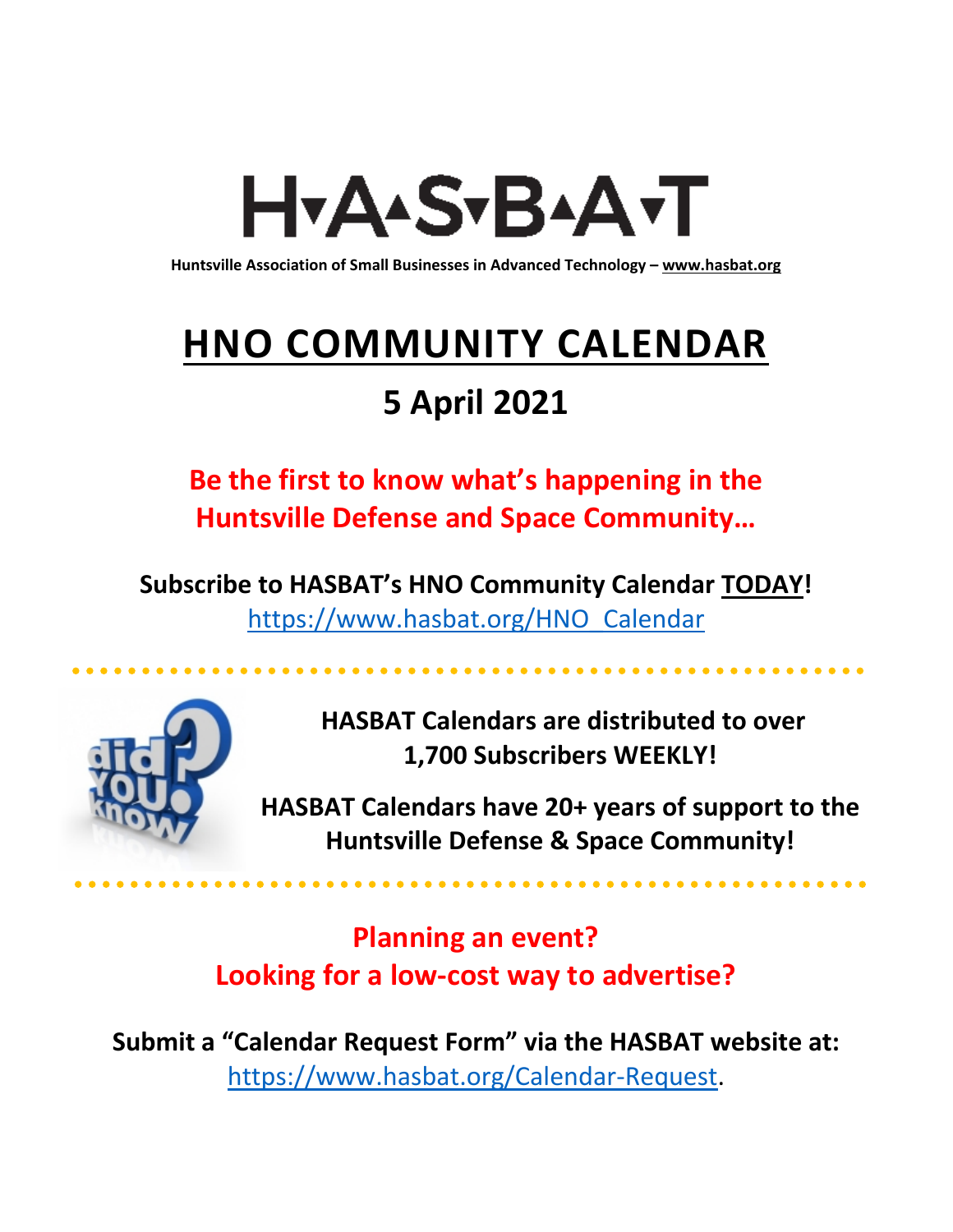

**HNO COMMUNITY CALENDAR**

### **5 APRIL 2021**

### **Table of Contents**

Instructions: Click CTRL+Enter to access any area(s) of interest, or scroll to the appropriate section

#### **NOTES TO THE CALENDAR**

- *For special event information, contact the appropriate protocol office.*
- *The POC data provided for each calendar entry represents the best information available.*
- *There is an Advanced Planning Calendar if you want to look ahead and avoid conflicts.*
- *Any updates or corrections, please email HASBAT at [calendar@hasbat.org.](mailto:calendar@hasbat.org)*



### **PROUDLY SERVING BUSINESSES IN THE HUNTSVILLE DEFENSE & SPACE COMMUNITY**

Page 2 of 12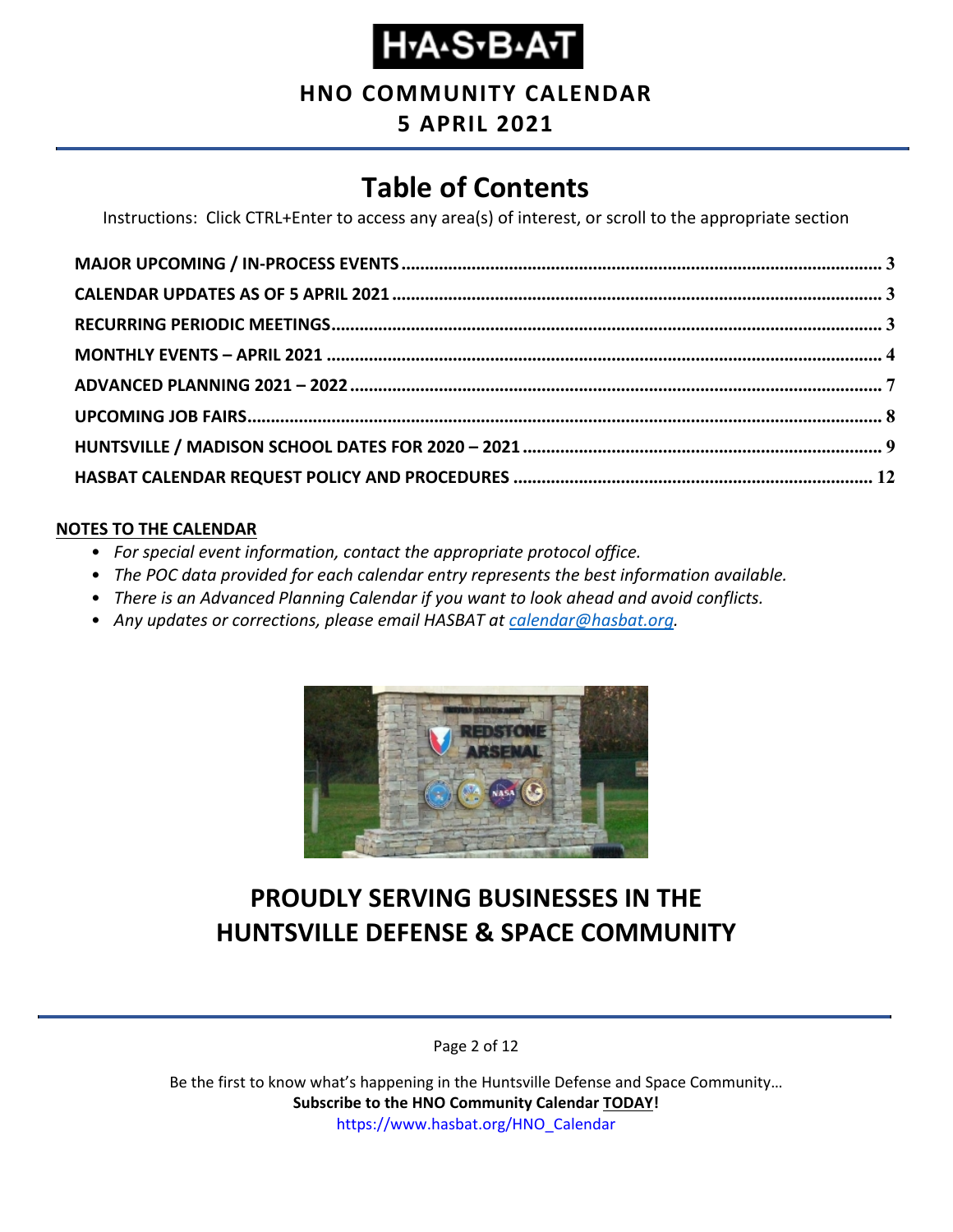#### **HNO COMMUNITY CALENDAR**

#### **5 APRIL 2021**

#### <span id="page-2-0"></span>**MAJOR UPCOMING / IN-PROCESS EVENTS**

• **No major short-term events**

#### <span id="page-2-1"></span>**CALENDAR UPDATES AS OF 5 APRIL 2021**

- **8 APR 21 (Virtual): SMTA Huntsville Technical Program: Evaluating Conformal Coating.** Sponsored by the Huntsville Chapter of the Surface Mount Technical Association, this one-hour webinar runs from 3-4pm CST. Conformal coating performance must often be evaluated by the OEM far beyond the vendor data sheets. This presentation focuses on ways in which coatings have been evaluated in such cases. More details and registration at: [https://smta.org/events/EventDetails.aspx?id=1496350&group=225191.](https://smta.org/events/EventDetails.aspx?id=1496350&group=225191) The cost is free for SMTA members and \$15 for non-members.
- **20 and 22 APR 21 (Virtual): Government Contracting Accounting Basics 101.** Sponsored by the Catalyst Center for Business & Entrepreneurship, this two-part free webinar runs from 3-5pm CST on 20 and 22 April. It offers attendees proven methods for configuring QuickBooks Desktop to pass a DCAA accounting system review. Participants will receive resources for planning their own compliant accounting system. More details and registration at: [https://catalystcenter.ecenterdirect.com/events/971482.](https://catalystcenter.ecenterdirect.com/events/971482) The cost is free.

#### <span id="page-2-2"></span>**RECURRING PERIODIC MEETINGS**

- Huntsville Accounting and Financial Women's Alliance (AFWA) Meeting: 3<sup>rd</sup> Tues. @1730, Terranova's [www.huntsvilleafwa.org](http://www.huntsvilleafwa.org/)
- **Air Force Association**: 3rd Thurs. @1730, details TBD [Brenda.armstrong@edwardjones.com](mailto:Brenda.armstrong@edwardjones.com)
- **Energy HSV**: Periodic Breakfast Meetings and Luncheons, for more information, contact Trisha Truitt [trisha.truitt@energyhuntsville.com](mailto:trisha.truitt@energyhuntsville.com) or Kecia Pierce [kecia.pierce@energyhuntsville.com](mailto:kecia.pierce@energyhuntsville.com) for details.
- Huntsville Aerospace Marketing Association (HAMA) Membership Luncheon: 2<sup>nd</sup> Fri. @1100 1300, Jackson Center – [reservations@hamaweb.org](mailto:reservations@hamaweb.org)
- **HASBAT Monthly Membership Meeting**: 1<sup>st</sup> Thurs. (2<sup>nd</sup> during Fed. Holidays) @0700-0830 or 1100-1300, Jackson Center – [www.hasbat.org/events](http://www.hasbat.org/events)
- **HASBAT Quarterly Training Session**: 1st Thurs. (2nd during Fed. Holidays) @0930-1100 (MARch, June, September, and December), Jackson Center and other venues per topic – [www.hasbat.org/events](http://www.hasbat.org/events)
- **International Cost Estimating & Analysis Association (ICEAA) Greater Alabama Chapter Workshop**: 2nd Tuesday – <http://www.iceaaonline.com/chapters/greater-alabama-chapter/>
- **Military Officers Association of America (MOAA)**: Last Wed of the Month @1100, Summit Club [csdowning@bellsouth.net](mailto:csdowning@bellsouth.net)
- **North Alabama Veterans & Fraternal Organization Coalition (NAVFOC): 1<sup>st</sup> Weds., American Legion-Post** 229 – [www.navfoc.org](http://www.navfoc.org/)
- National Contract Management Agency (NCMA) Monthly Meeting: 3<sup>rd</sup> Thurs., Check website for time and

Page 3 of 12

Be the first to know what's happening in the Huntsville Defense and Space Community… **Subscribe to the HNO Community Calendar TODAY!** 

https://www.hasbat.org/HNO\_Calendar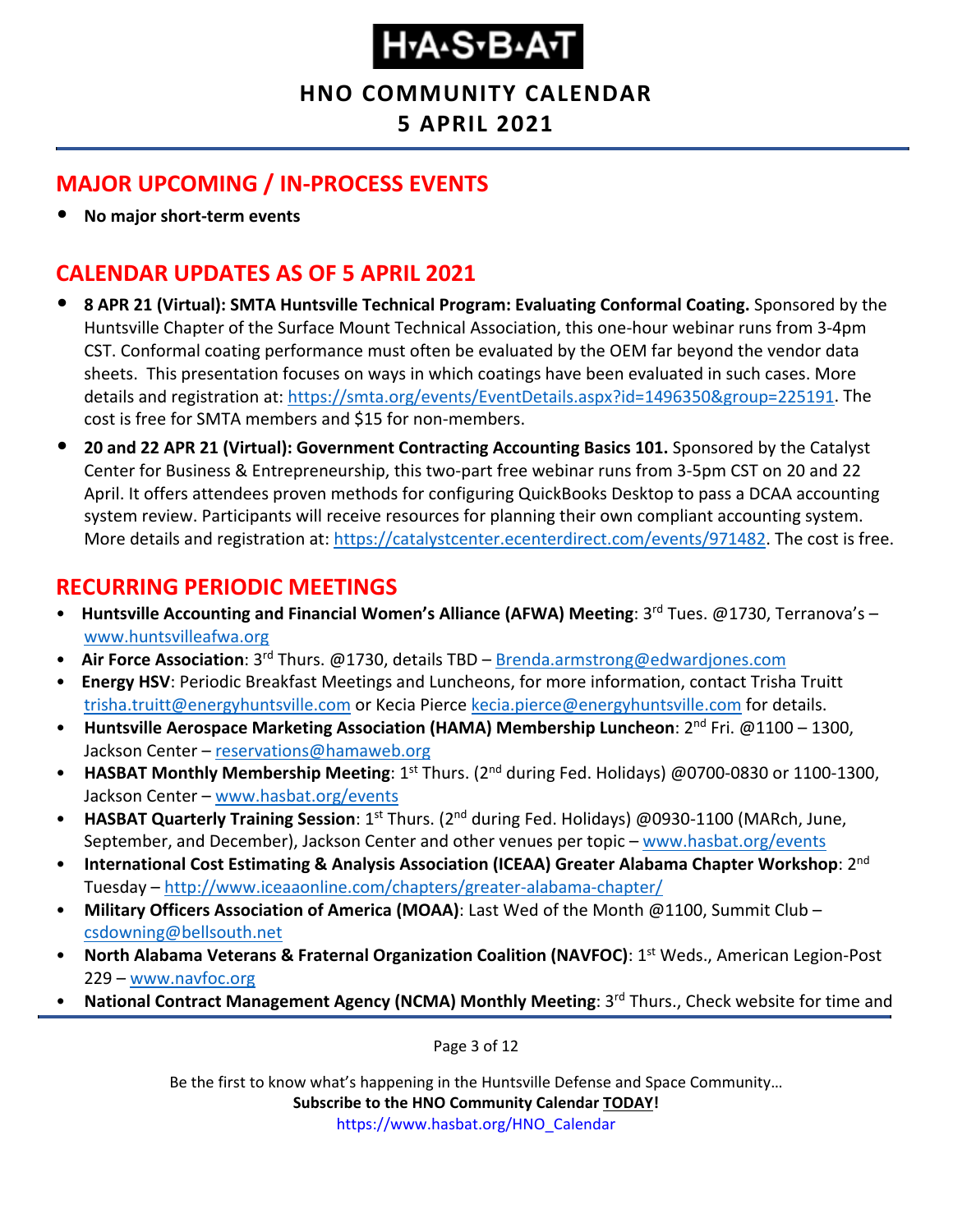**HNO COMMUNITY CALENDAR**

### **5 APRIL 2021**

location – [www.ncmahsv.org](http://www.ncmahsv.org/)

- **Project Management Institute North Alabama Chapter (PMI-NAC) Monthly Meeting:** Breakfast Meetings the first Thursday of every month at 7:30 AM in Redstone Federal Credit Union (RFCU) Atrium. Luncheon Meetings the third Tuesday of every month at 11:30 AM in Jackson Center. See website for details: [www.pmi-nac.org](http://www.pmi-nac.org/)
- **Rocket City Adjutants General Corps Regimental Association (RCAGCRA)**: 2nd Thurs. @1130-1300, Java Café – [sherenroberts@yahoo.com](mailto:sherenroberts@yahoo.com)
- **Redstone Arsenal (RSA) Mil. & Civ. Club (RSAMCC) Lunch**: 2nd Tues, @1000-1230, The Summit [www.rsacwc.org](http://www.rsacwc.org/)
- **Redstone Arsenal Sergeant Majors Association**: 3rd Thurs. @0630-0730, USAG HQ Conf. Rm. D101 for info go to [info@redstonesma.org](mailto:info@redstonesma.org) or their website at [http://www.redstonesma.org](http://www.redstonesma.org/)
- **Redstone Arsenal Warrant Officers Association**: 2nd Weds. @1130-1300, Bowling Alley [www.redstonewarrants.com](http://www.redstonewarrants.com/)
- **Society of American Military Engineers (SAME)**: 2nd Thurs., Redstone Federal Credit Union (RFCU 220 Wynn) – [tfoster@ssr-inc.com](mailto:tfoster@ssr-inc.com)
- **Vietnam Veterans of America (VVA) Chapter #1067**: 2nd Thurs. @1700, American Legion (Drake Ave.) [wharmon446@charter.net](mailto:wharmon446@charter.net)

#### <span id="page-3-0"></span>**MONTHLY EVENTS – APRIL 2021**

- **6 APR 21 (Virtual): Understanding ISO Certification.** Sponsored by The Catalyst, Hear from Subject Matter Expert, Jay Billings, Vice President of DMSC at DOD for an overview of all-things ISO from its history through the different ISO standards and how to achieve them. Intended audience is for economicallydisadvantaged small business' or low-income individuals. The session runs from 3:00-5:00 pm CST More details and registration at: [https://catalystcenter.ecenterdirect.com/events/971463.](https://catalystcenter.ecenterdirect.com/events/971463) The cost is free
- **6 APR 21 (Virtual): NASA Kennedy Space Center Office of Small Business Programs Virtual Outreach.** This hour-long webinar is for an in-depth look at two of NASA KSC's Prime Contractors, Jones-Edmonds and Jacobs Technology. The session runs from 9:30 AM – 10:30 AM CST. More details and registration at: [https://www.eventbrite.com/e/ksc-osbp-virtual-outreach-tickets-145673211497.](https://www.eventbrite.com/e/ksc-osbp-virtual-outreach-tickets-145673211497) The cost is free
- **8 APR 21 (Virtual): SMTA Huntsville Technical Program: Evaluating Conformal Coating.** Sponsored by the Huntsville Chapter of the Surface Mount Technical Association, this one-hour webinar runs from 3-4pm CST. Conformal coating performance must often be evaluated by the OEM far beyond the vendor data sheets. This presentation focuses on ways in which coatings have been evaluated in such cases. More details and registration at: [https://smta.org/events/EventDetails.aspx?id=1496350&group=225191.](https://smta.org/events/EventDetails.aspx?id=1496350&group=225191) The cost is free for SMTA members and \$15 for non-members.

Page 4 of 12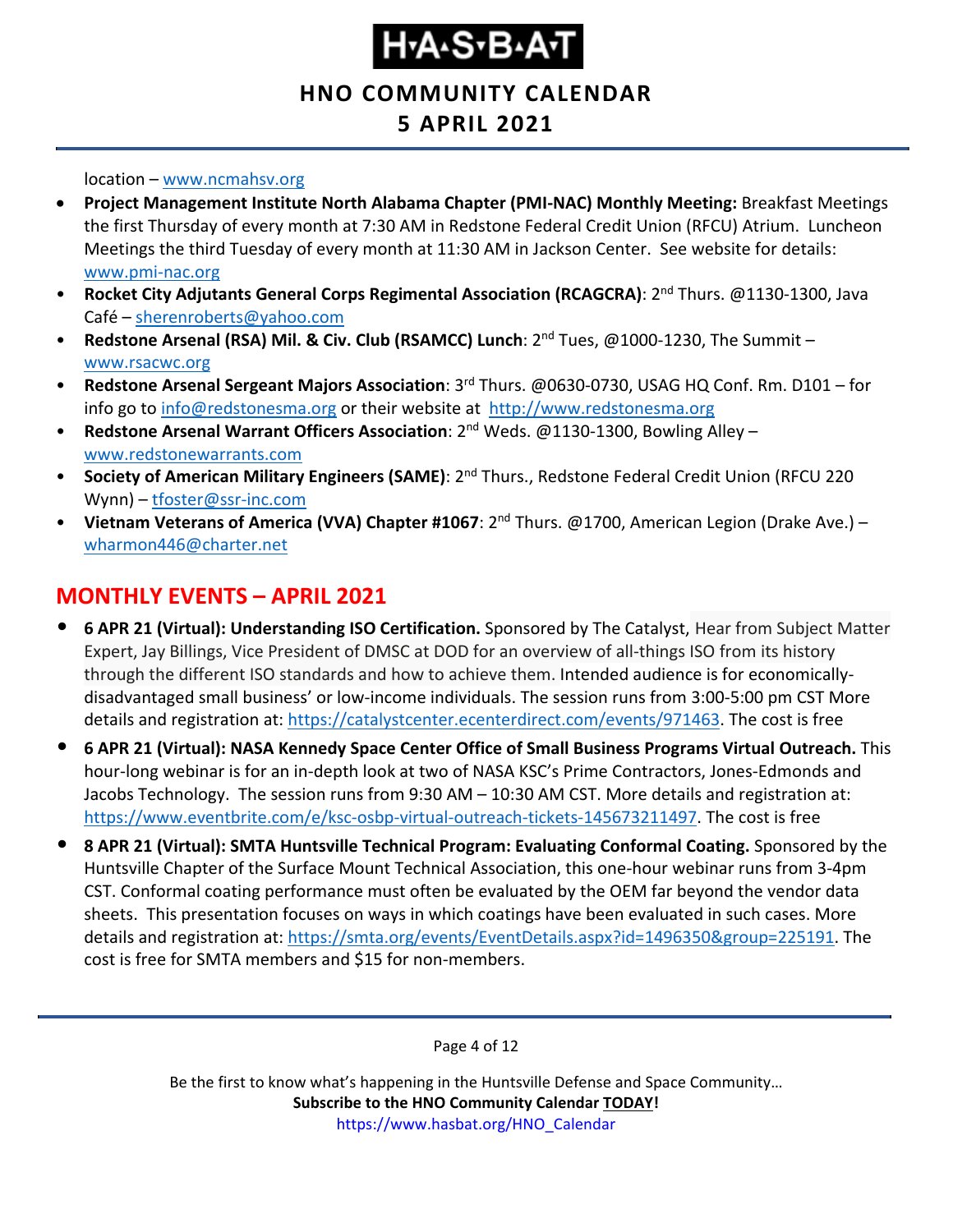**HNO COMMUNITY CALENDAR**

- **5 APRIL 2021**
- **8 APR 21 (Virtual): Commercial to Cost - What Do Contractors Need to Know.** Sponsored by The Catalyst, Hear from Subject Matter Expert, Lynne Nalley, Director with Redstone Government Consulting, Inc. an overview of government compliance and oversight when moving from Commercial contracts to Cost Based contracts. Intended audience is for economically-disadvantaged small business' or low-income individuals. The session runs from 2:00-4:00 pm CST More details and registration at: [https://catalystcenter.ecenterdirect.com/events/971465.](https://catalystcenter.ecenterdirect.com/events/971465) The cost is free
- **8 APR 21: HASBAT Membership Breakfast (In-Person)**. HASBAT sponsors a membership breakfast from 7:00 – 8:30 AM at the Jackson Center. The guest speaker is COL Kevin Chaney from PM Aircraft Survivability Equipment (ASE). See [www.hasbat.org/events](http://www.hasbat.org/events)
- **8 APR 21 (Virtual): New Administration, New Rules: Navigating the Workplace.** The HSV Chamber of Commerce sponsors this 1.5 hour session from 11:00-12:30 via Zoom. Topics are to cover anticipated changes to labor and employment law that may impact business leaders including: Affordable Care Act, Retirement Benefits, Wage & Hour Regulations, Immigration Policies, Discrimination Protections, and Labor Relations. Contact Pammie Jimmar at 256-535-2043 or email [pjimmar@hsvchamber.org](mailto:pjimmar@hsvchamber.org) for more info and registration. The cost is \$5 for Chamber of Commerce Members and \$10 for Non-Members
- **8 APR 21 (Virtual): Solving for Project Risk Management: Understanding the Critical Role of Uncertainty in Project Management with Specific Applications in Aerospace.** The Huntsville Alabama L5 (HAL5) Society sponsors this 1.5 hour session from 7:00 – 8:30 via Zoom. The speaker is Chief Data Scientist of Galorath Federal Dr. Christian Smart. The Zoom meeting number (876 3296 5822), passcode (719180), and iPhone one-tap (+16465588656) are used to access the meeting. The cost is free
- **13 APR 21 (Virtual): Government Contracting 101.** Sponsored by The Catalyst, Government Contracting 101 is a workshop for those individuals that are thinking about going into government contracting, or small businesses that are just starting out in Government Contracting. We will discuss how to get started and how to start growing**.** The session runs from 3:00-5:00 pm CST. More details and registration at: [https://catalystcenter.ecenterdirect.com/events/971450.](https://catalystcenter.ecenterdirect.com/events/971450) The cost is free
- **14 APR 21 (Virtual): Comprehensive Review of CMMC Level 3.** This 4-hour in-depth training runs from 9:00 – 1:00 and is sponsored by the Huntsville Small Business Development Center (SBDC). It will take a deep dive into the 130 Cybersecurity Maturity Model Certification (CMMC) Level 3 practices and how to show and maintain process maturity. They will discuss the most important practices and discuss what will satisfy the practice criteria, what an auditor will look for to pass the audit, and to help you understand if you have done enough to show process maturity to an auditor**.** Sign up at [https://asbdc.ecenterdirect.com/events/signup/8830.](https://asbdc.ecenterdirect.com/events/signup/8830) The cost is free
- **14 APR 21 (Virtual): North Alabama International Trade Association (NAITA) Foreign Military Sales (FMS) Industry Day.** The NAITA FMS Industry Day runs from 2-5pm CST. It has been held annually for more than 10 years to provide the business community with an update on the security assistance enterprise and FMS

Page 5 of 12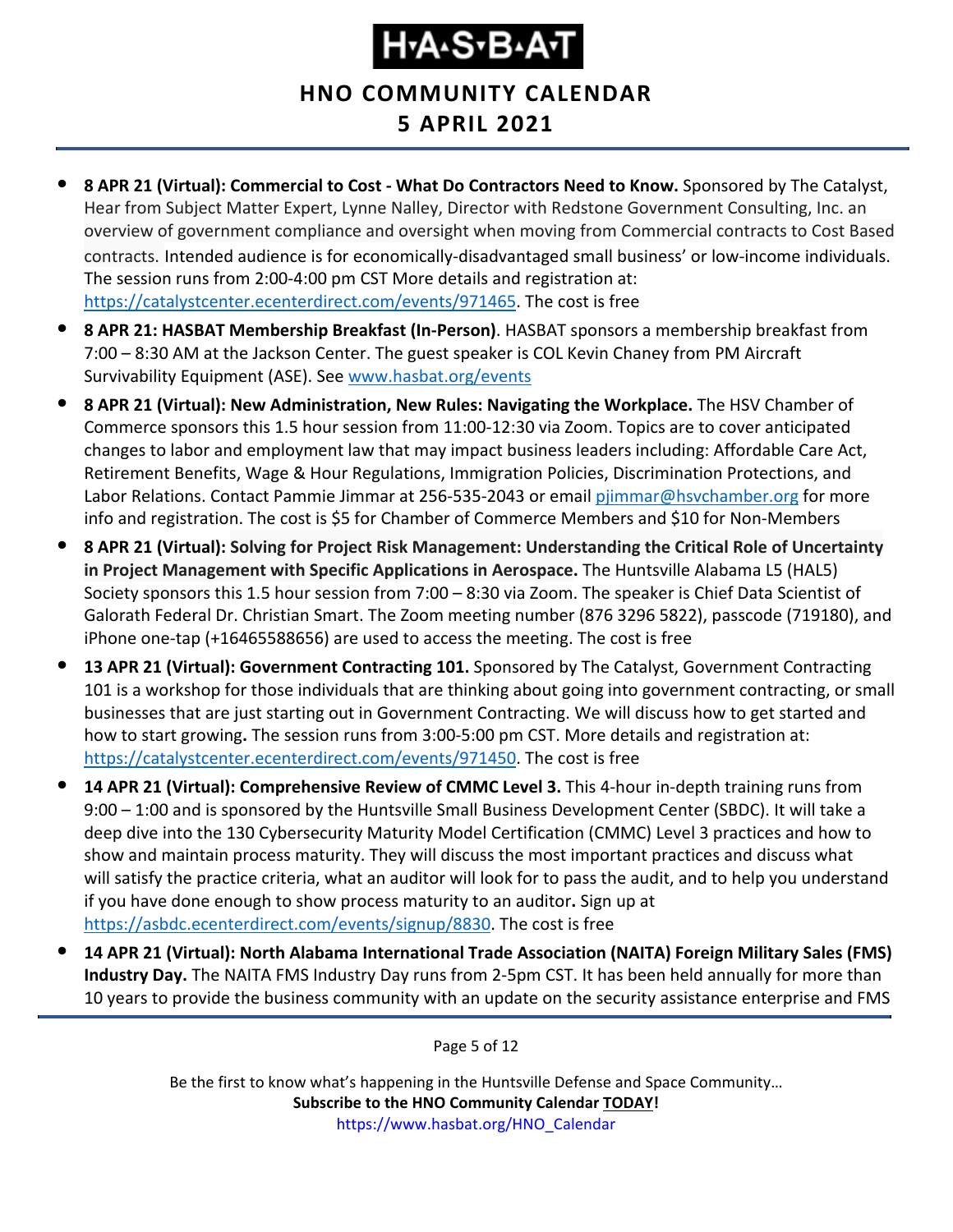#### **HNO COMMUNITY CALENDAR 5 APRIL 2021**

opportunities around the globe. More details and registration at: [https://naita.org/event/fms-industry](https://naita.org/event/fms-industry-day-2021-virtual-featuring-usasac/)[day-2021-virtual-featuring-usasac/.](https://naita.org/event/fms-industry-day-2021-virtual-featuring-usasac/) The cost is free for NAITA members and USG; \$25 for non-members and Gov't contractors

- **15 APR 21 (Virtual): The Monthly Close Process – Approach & Best Practices Webinar.** Sponsored by Redstone Government Consulting, Inc (RGCI), this free webinar runs from 11am-12pm CST and offers attendees an overview of The Monthly Accounting Close Process. The instructor is Amanda L. White, CPA Senior Managing Consultant. More details and registration at: [https://hubs.ly/H0JR9mV0.](https://hubs.ly/H0JR9mV0) The cost is free.
- **15 APR 21 (Virtual): GSA Multiple Award Schedule - Everything You Need to Know, But Didn't Know to Ask.** Sponsored by The Catalyst, Ms. Courtney Fairchild is the guest speaker and will walk you through what you need to know concerning GSA schedules. Intended audience is for economically-disadvantaged small business' or low-income individuals. The session runs from 2:00-4:00 pm CST More details and registration at: [https://catalystcenter.ecenterdirect.com/events/971466.](https://catalystcenter.ecenterdirect.com/events/971466) The cost is free
- **16 APR 21 (In Person): PMI Project Management Excellence Awards Dinner**, 5:30 9:00 pm, Jackson Center, 6001 Moquin Drive NW, Huntsville AL 35806, information and registration at: [https://pmi](https://pmi-nac.org/meet-reg1.php?id=179)[nac.org/meet-reg1.php?id=179,](https://pmi-nac.org/meet-reg1.php?id=179) cost: \$60
- **20 APR 21 (Virtual): NASA Marshall Space Flight Center (MSFC) Partnership Forum.** You are invited to the initial meeting of the NASA MSFC Partnership Forum to be held virtually on April 20th from 9-11 am CST. It is sponsored by the MSFC Partnerships & Formulation Office. The purpose is to serve as a conduit for enhancing the partnerships process. See details and registration info at: [https://forms.gle/22MAp1eEMGz12RW39.](https://forms.gle/22MAp1eEMGz12RW39) The cost is free
- **20-21 APR 21 (Virtual): Team Aberdeen Proving Ground (APG) hosts the APG Advance Planning Briefing to Industry (APBI).** APG APBI is to describe for industry potential future contracting opportunities for mission areas that focus on: Command, Control, Communications, Computers, Cyber, Intelligence, Surveillance, and Reconnaissance; Research and Development; Test and Evaluation; Chemical and Biological Defense; and APG Garrison. The event will be held virtually via MS Teams. See details at: [https://beta.sam.gov/opp/3a373cfeef8542e7b060329f53f8efb9/view?keywords=APBI&sort=](https://beta.sam.gov/opp/3a373cfeef8542e7b060329f53f8efb9/view?keywords=APBI&sort=-relevance&index=opp&is_active=true&page=1) [relevance&index=opp&is\\_active=true&page=1.](https://beta.sam.gov/opp/3a373cfeef8542e7b060329f53f8efb9/view?keywords=APBI&sort=-relevance&index=opp&is_active=true&page=1) The cost is free
- **20 and 22 APR 21 (Virtual): Government Contracting Accounting Basics 101.** Sponsored by the Catalyst Center for Business & Entrepreneurship, this two-part free webinar runs from 3-5pm CST on 20 and 22 April. It offers attendees proven methods for configuring QuickBooks Desktop to pass a DCAA accounting system review. Participants will receive resources for planning their own compliant accounting system. More details and registration at: [https://catalystcenter.ecenterdirect.com/events/971482.](https://catalystcenter.ecenterdirect.com/events/971482) The cost is free.
- **22 APR 21 (Virtual): HR for Government Contractors.** This presentation is sponsored by the Huntsville Small Business Development Center (SBDC). Join the HR professionals from Rocket City HR Consulting to

Page 6 of 12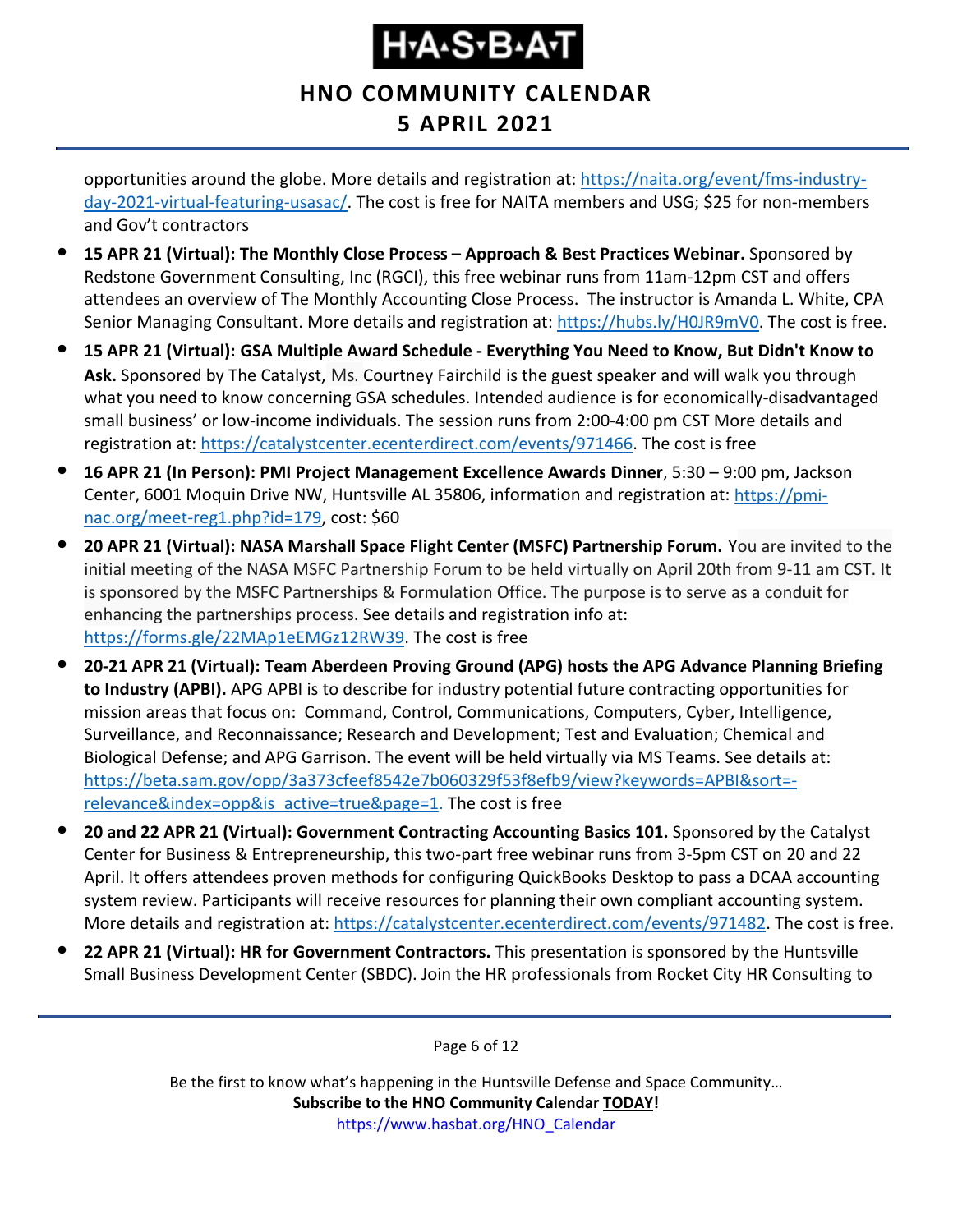#### **HNO COMMUNITY CALENDAR 5 APRIL 2021**

help you keep your company in compliance with Federal rules and regulations and runs from 11:00 – 1:00 pm. Sign-up at: [https://asbdc.ecenterdirect.com/events/8817.](https://asbdc.ecenterdirect.com/events/8817) The cost is free

- **29 APR 21 (Virtual): Small Business Certifications Workshop.** Sponsored by The Catalyst, learn more about the small business certifications available, eligibility requirements, and how to apply for them. Intended audience is for economically-disadvantaged small business' or low-income individuals. The session runs from 3:00-5:00 pm CST. More details and registration at: [https://catalystcenter.ecenterdirect.com/events/971461.](https://catalystcenter.ecenterdirect.com/events/971461) The cost is free
- **29 APR 21 (Virtual): DFARS Business System Audits – What to Expect Webinar.** Sponsored by Redstone Government Consulting, Inc (RGCI), this free webinar runs from 11am-12pm CST and offers attendees an overview of DFARS Business System Audits, general requirements, the audit process, auditor expectations, and recommended contractor actions to prepare. The instructor is Robert (Bob) Eldridge, CPA who is a Director at RCGI and worked in DCAA for over 32 years. More details and registration at: [https://hubs.ly/H0JRjZ70.](https://hubs.ly/H0JRjZ70) The cost is free.

#### <span id="page-6-0"></span>**ADVANCED PLANNING 2021 – 2022 NEAR TERM MAY 2021 – JUNE 2021:**

- **6 MAY 21 (In Person): HASBAT Membership Luncheon**. HASBAT sponsors a membership luncheon from 11:30 – 1:00 PM at the Jackson Center. The guest speaker is Mr. Jeffrey Langhout, the Director of the U.S. Army Combat Capabilities Development Command Aviation & Missile Center. See [www.hasbat.org/events](http://www.hasbat.org/events)
- **3 JUN 21 (In Person): HASBAT Membership Luncheon**. HASBAT sponsors a membership luncheon from 11:30 – 1:00 PM at the Jackson Center. The guest speaker is COL Guy Yelverton III, the PM for Strategic and Operational Rockets and Missiles. See [www.hasbat.org/events](http://www.hasbat.org/events)
- **21-22 JUN 21 (In Person): Aircraft Survivability Equipment Symposium**, Kissimee, FL. For registration go to:<https://s7.goeshow.com/aaaa/missionsolutions/2021/registration.cfm>
- **23 JUN 21 (TBD): Huntsville Chamber of Commerce Best Places to Work Awards**, Von Braun Center

#### **LONGER TERM JULY 2021+**

- **10-12 AUG 21 (Virtual): Space and Missile Defense Symposium**. The theme is: Integration of Space and Missile Defense Capabilities Across All Domains. Registration link is at: [https://www.smdsymposium.org.](https://www.smdsymposium.org/)
- **17-18 AUG 21 (In Person): 32nd AUVSI Pathfinder Chapter Symposium.** This two-day event is open to the public at the Huntsville Space and Rocket Center and is the place to be to learn about the history of unmanned systems, emerging requirements, and future funding. For more information and registration see: [https://auvsipathfinder.com](https://auvsipathfinder.com/)

Page 7 of 12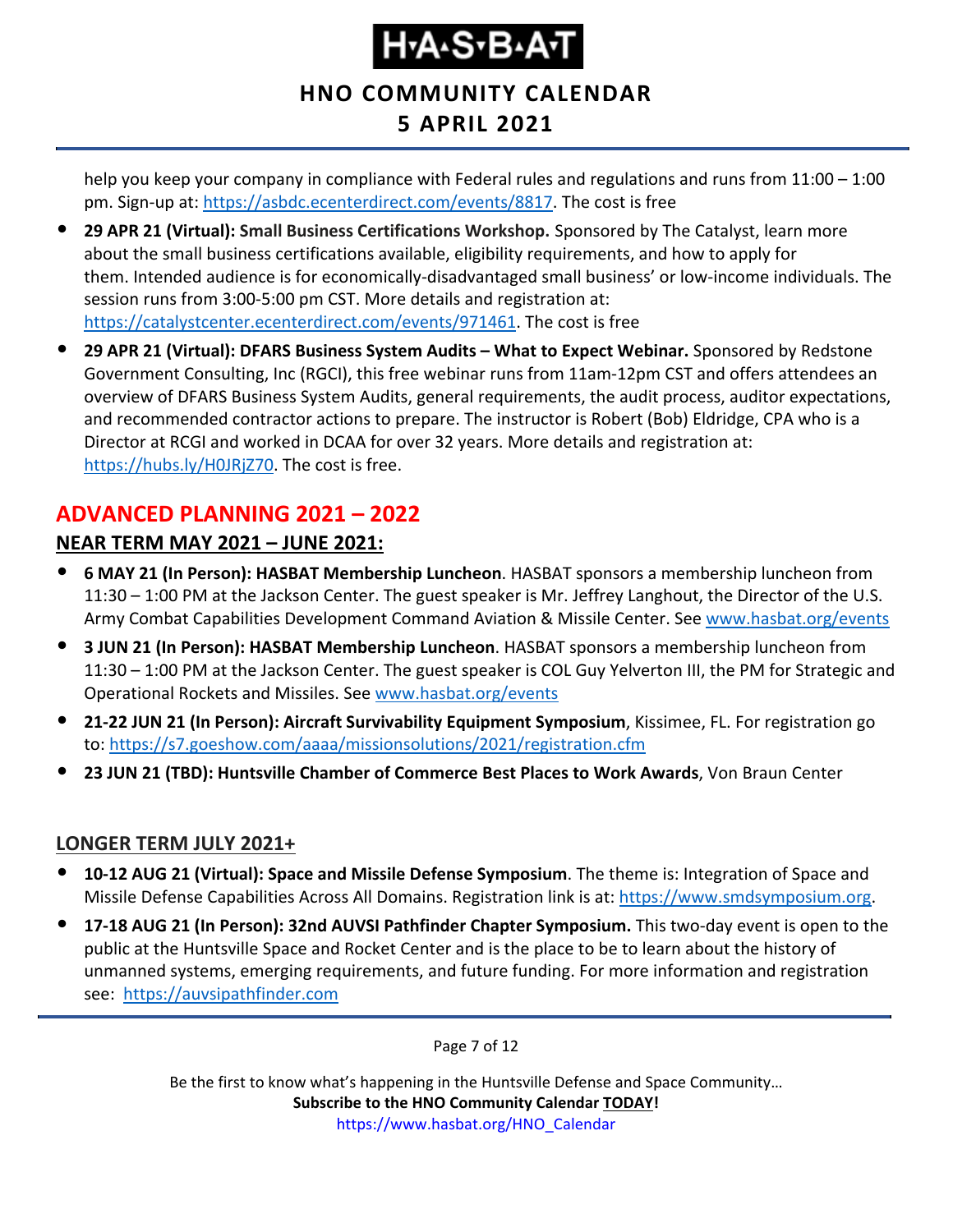# **Н-А-Ѕ-В-А-Т**

**HNO COMMUNITY CALENDAR**

### **5 APRIL 2021**

- **SEP 21 (In Person): National Cyber Summit**, Von Braun Center South Hall, 700 Monroe Street, Huntsville AL 35801, More information at [www.nationalcybersummit.com](http://www.nationalcybersummit.com/) .
- **15-17 NOV 21 (In Person): 2021 Joseph P. Cribbins Training, Equipping and Sustainment Symposium** "Synchronizing Across the Army Aviation Enterprise" @ Von Braun Center, more information at: <https://s15.a2zinc.net/clients/aaaa/TASS2020/Public/Enter.aspx>

#### <span id="page-7-0"></span>**UPCOMING JOB FAIRS**

- Huntsville Chamber of Commerce Job Fair Link: [https://hsvchamber.org/departments/workforce](https://hsvchamber.org/departments/workforce-education/career-fairs/)[education/career-fairs/](https://hsvchamber.org/departments/workforce-education/career-fairs/)
- Huntsville Job Fairs Google Link: [https://www.google.com/search?source=hp&ei=tIkWXYqcBLGOggf1qamIBw&q=huntsville+job+fairs&oq=](https://www.google.com/search?source=hp&ei=tIkWXYqcBLGOggf1qamIBw&q=huntsville+job+fairs&oq=huntsville+job+fairs&gs_l=psy-ab.3..0j0i22i30l2.1976.6389..6885...1.0..0.106.1483.20j1......0....1..gws-wiz.....8..35i39j0i131j0i20i263.QNPeuRdHMI0&ibp=htl;jobs&sa=X&ved=2ahUKEwjd5q25ko3jAhXmUt8KHWsmB5MQiYsCKAF6BAgFEBA#fpstate=tldetail&htidocid=pbp-9beJRfv9iMRDAAAAAA%3D%3D&htivrt=jobs) [huntsville+job+fairs&gs\\_l=psy-ab.3..0j0i22i30l2.1976.6389..6885...1.0..0.106.1483.20j1......0....1..gws](https://www.google.com/search?source=hp&ei=tIkWXYqcBLGOggf1qamIBw&q=huntsville+job+fairs&oq=huntsville+job+fairs&gs_l=psy-ab.3..0j0i22i30l2.1976.6389..6885...1.0..0.106.1483.20j1......0....1..gws-wiz.....8..35i39j0i131j0i20i263.QNPeuRdHMI0&ibp=htl;jobs&sa=X&ved=2ahUKEwjd5q25ko3jAhXmUt8KHWsmB5MQiYsCKAF6BAgFEBA#fpstate=tldetail&htidocid=pbp-9beJRfv9iMRDAAAAAA%3D%3D&htivrt=jobs)[wiz.....8..35i39j0i131j0i20i263.QNPeuRdHMI0&ibp=htl;jobs&sa=X&ved=2ahUKEwjd5q25ko3jAhXmUt8KH](https://www.google.com/search?source=hp&ei=tIkWXYqcBLGOggf1qamIBw&q=huntsville+job+fairs&oq=huntsville+job+fairs&gs_l=psy-ab.3..0j0i22i30l2.1976.6389..6885...1.0..0.106.1483.20j1......0....1..gws-wiz.....8..35i39j0i131j0i20i263.QNPeuRdHMI0&ibp=htl;jobs&sa=X&ved=2ahUKEwjd5q25ko3jAhXmUt8KHWsmB5MQiYsCKAF6BAgFEBA#fpstate=tldetail&htidocid=pbp-9beJRfv9iMRDAAAAAA%3D%3D&htivrt=jobs) [WsmB5MQiYsCKAF6BAgFEBA#fpstate=tldetail&htidocid=pbp-9beJRfv9iMRDAAAAAA%3D%3D&htivrt=jobs](https://www.google.com/search?source=hp&ei=tIkWXYqcBLGOggf1qamIBw&q=huntsville+job+fairs&oq=huntsville+job+fairs&gs_l=psy-ab.3..0j0i22i30l2.1976.6389..6885...1.0..0.106.1483.20j1......0....1..gws-wiz.....8..35i39j0i131j0i20i263.QNPeuRdHMI0&ibp=htl;jobs&sa=X&ved=2ahUKEwjd5q25ko3jAhXmUt8KHWsmB5MQiYsCKAF6BAgFEBA#fpstate=tldetail&htidocid=pbp-9beJRfv9iMRDAAAAAA%3D%3D&htivrt=jobs)

Page 8 of 12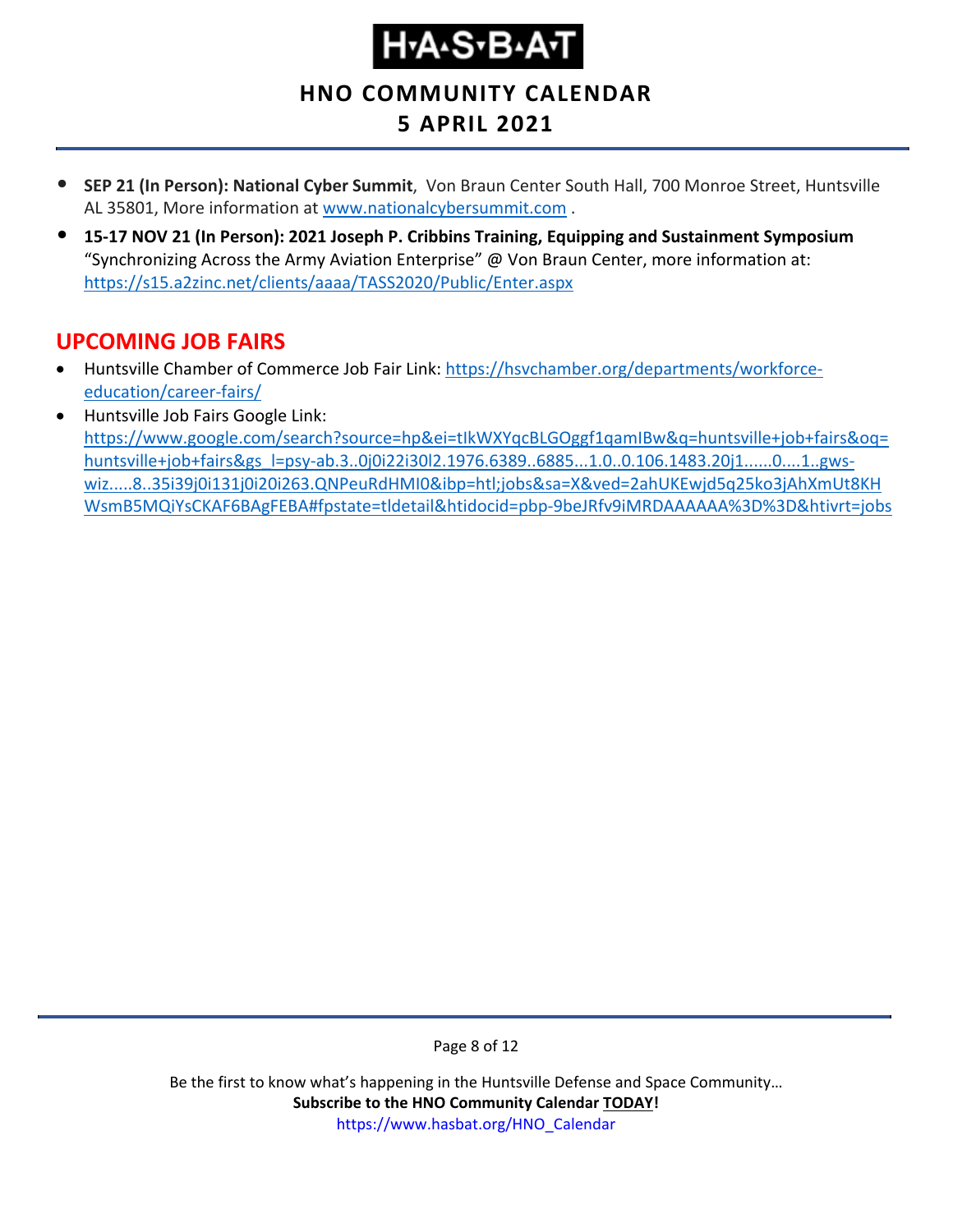**HNO COMMUNITY CALENDAR**

#### **5 APRIL 2021**

#### <span id="page-8-0"></span>**HUNTSVILLE / MADISON SCHOOL DATES FOR 2020 – 2021**



As of 6/4/2020

#### Page 9 of 12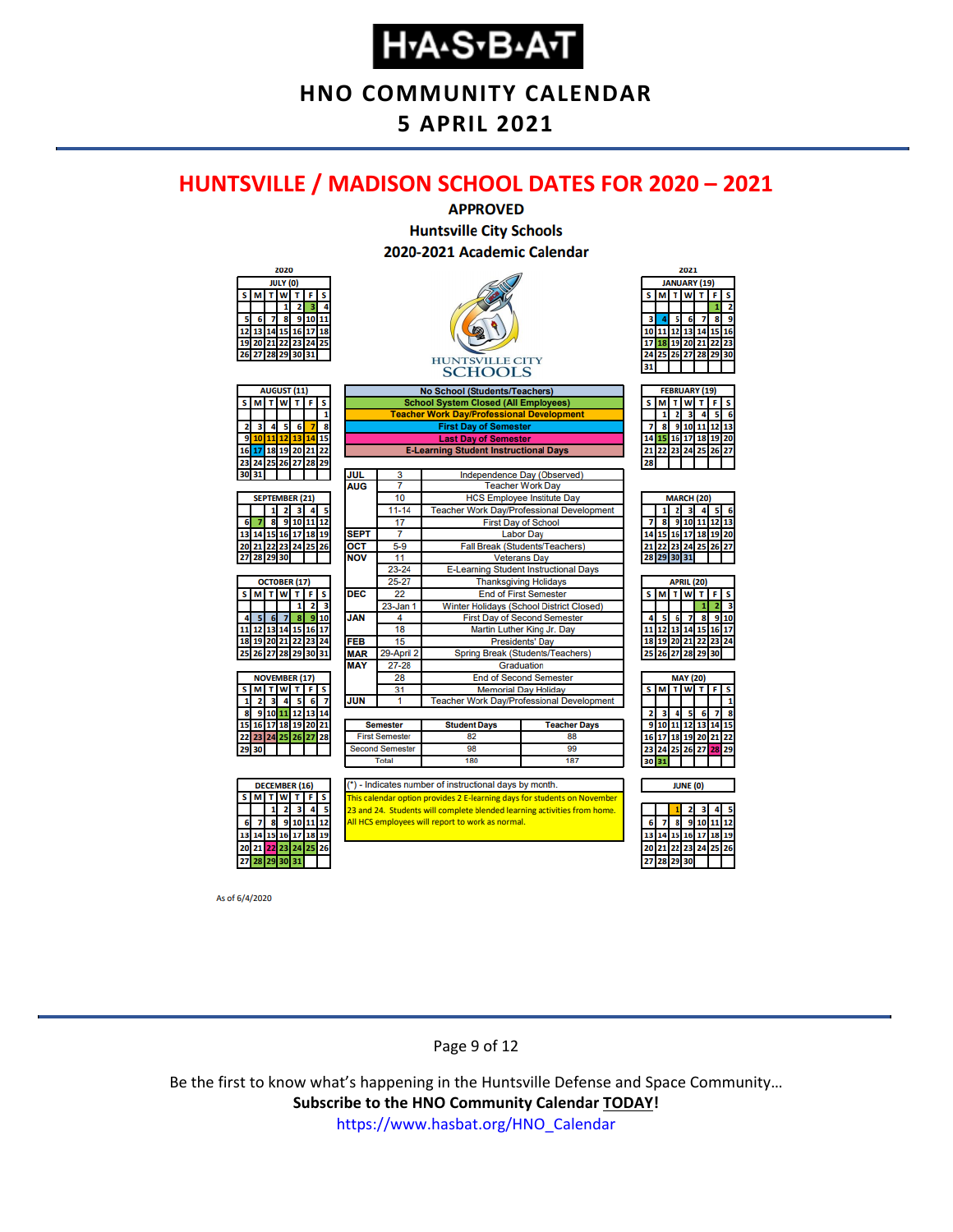**HNO COMMUNITY CALENDAR**

#### **5 APRIL 2021**

#### **MADISON CITY SCHOOLS CALENDAR**

2020-2021 211 Celtic Drive Madison, AL 35758

FAX: 256-464-8291



#### Page 10 of 12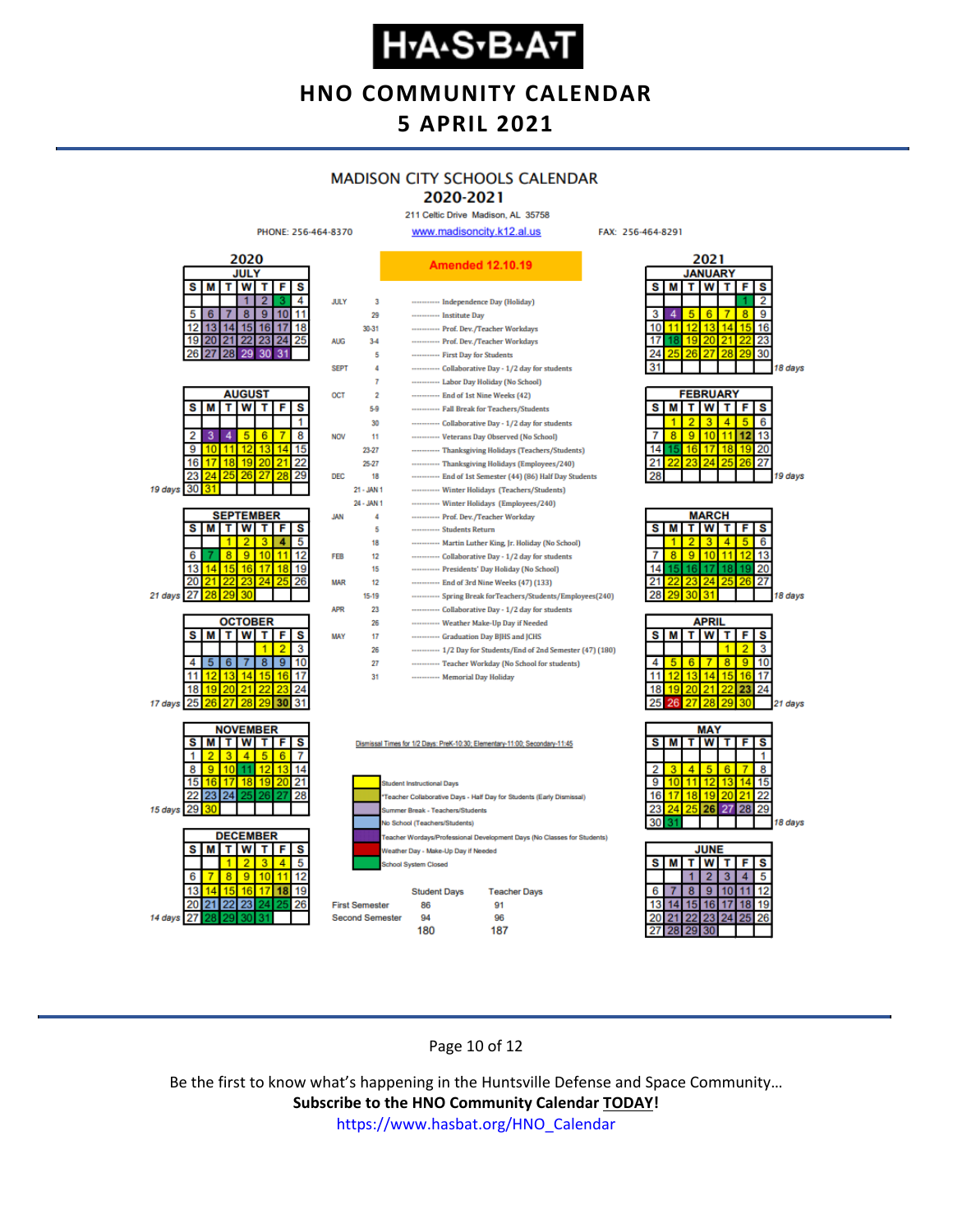### **Н•А•S•В•А•Т**

**HNO COMMUNITY CALENDAR**

#### **5 APRIL 2021**

#### **MADISON COUNTY SCHOOLS CALENDAR**

#### 2020-2021

**FIRST SEMESTER - 88 DAYS** 

www.mcssk12.org

Phone: 256-852-2557



| <b>AUGUST</b> |                             |    |          |    |    |    |  |  |
|---------------|-----------------------------|----|----------|----|----|----|--|--|
| s             | W<br>т<br>F<br>s<br>τI<br>м |    |          |    |    |    |  |  |
|               |                             |    |          |    |    |    |  |  |
| 2             | 3                           | 4  | 5        | 6  |    | 8  |  |  |
| 9             | 10                          | 11 | 12       | 13 |    | 15 |  |  |
| 16            | 17                          | 18 | 19 20    |    | 21 | 22 |  |  |
| 23            | 24                          |    | 25 26 27 |    | 28 | 29 |  |  |
| 30            | 31                          |    |          |    |    |    |  |  |

| <b>SEPTEMBER</b> |                       |                 |          |  |    |    |  |  |
|------------------|-----------------------|-----------------|----------|--|----|----|--|--|
| s                | W<br>F<br>S<br>т<br>М |                 |          |  |    |    |  |  |
|                  |                       |                 | 2        |  |    |    |  |  |
| 6                |                       | 8               | ٥        |  |    | 12 |  |  |
| 13               |                       | 15 <sup>1</sup> | 16       |  | 18 | g  |  |  |
| 20               | 21                    |                 | 22 23 24 |  | 25 | 26 |  |  |
| 27               | 28                    | 29 <sub>1</sub> | 30       |  |    |    |  |  |







| AUG 5-7          |    |                | Staff Development / Workday                  |  |  |  |  |  |
|------------------|----|----------------|----------------------------------------------|--|--|--|--|--|
|                  |    | $10 - 18$      | Staff Development / Workday                  |  |  |  |  |  |
|                  | 19 |                | <b>First Day of School</b>                   |  |  |  |  |  |
| SEP <sub>7</sub> |    |                | <b>Labor Day</b>                             |  |  |  |  |  |
| OCT 5-9          |    |                | Fall Break (Students/Teachers)               |  |  |  |  |  |
|                  |    | $8 - 9$        | Fall Break (employees)                       |  |  |  |  |  |
| <b>NOV 11</b>    |    |                | <b>Veteran's Day</b>                         |  |  |  |  |  |
|                  |    | 24 - 27        | Thanksgiving Break (Students/Teachers)       |  |  |  |  |  |
|                  |    | $25 - 27$      | <b>Thanksgiving Break (employees)</b>        |  |  |  |  |  |
|                  |    | DEC 22 - Jan 1 | <b>Winter Break</b>                          |  |  |  |  |  |
|                  |    |                |                                              |  |  |  |  |  |
|                  |    |                | <b>SECOND SEMESTER - 88 DAYS</b>             |  |  |  |  |  |
|                  |    |                |                                              |  |  |  |  |  |
| JAN              | 18 |                | Martin Luther King Jr Day                    |  |  |  |  |  |
|                  | 19 |                | <b>Second Semester Begins</b>                |  |  |  |  |  |
| <b>FEB</b> 15    |    |                | <b>President's Day</b>                       |  |  |  |  |  |
|                  |    | MAR 29 - APR 2 | Spring Break (Students/Teachers)             |  |  |  |  |  |
| APR 1 -2         |    |                | Spring Break (Employees)                     |  |  |  |  |  |
| MAY 25 -26       |    |                | <b>GRADUATIONS</b>                           |  |  |  |  |  |
|                  | 28 |                | <b>Last Day of School</b>                    |  |  |  |  |  |
|                  | 31 |                | <b>Memorial Day</b>                          |  |  |  |  |  |
| .ILIN            | -1 |                | <b>Teacher Workdays</b>                      |  |  |  |  |  |
|                  |    |                |                                              |  |  |  |  |  |
|                  |    |                | <b>Progress Report and Report Card Dates</b> |  |  |  |  |  |
|                  |    | Grading        | Progress<br>Report                           |  |  |  |  |  |
|                  |    | Period<br>1    | Card<br>Report<br>9/17/2020<br>10/29/2020    |  |  |  |  |  |
|                  |    | 2              | 12/1/2020<br>1/21/2021                       |  |  |  |  |  |
|                  |    | 3              | 2/18/2021<br>3/25/2021                       |  |  |  |  |  |
|                  |    | 4              | 4/29/2021<br>6/3/2021                        |  |  |  |  |  |
|                  |    |                |                                              |  |  |  |  |  |



| <b>FEBRUARY</b> |   |    |                 |    |    |    |  |  |
|-----------------|---|----|-----------------|----|----|----|--|--|
| s               | м |    | w               |    | F  | s  |  |  |
|                 |   |    | з               |    |    | F  |  |  |
|                 |   | g. | 10              |    | 12 | 3  |  |  |
| Δ               |   | 16 | 17 <sup>1</sup> | 18 | 19 | 20 |  |  |
|                 |   | 23 | 24              | 25 | 26 | 27 |  |  |
| 28              |   |    |                 |    |    |    |  |  |

| <b>MARCH</b> |                                 |                 |                 |    |       |    |  |  |
|--------------|---------------------------------|-----------------|-----------------|----|-------|----|--|--|
| S            | <b>T</b> W<br>$T$ $F$<br>S<br>М |                 |                 |    |       |    |  |  |
|              |                                 | 2               |                 |    |       | 6  |  |  |
|              | 8                               | 9               | 10              |    | 12    | 13 |  |  |
| 14           | 15 <sub>1</sub>                 | 16 <sup>1</sup> | 17 <sup>1</sup> | 18 | 19    | 20 |  |  |
| 21           | 22                              |                 | 23 24 25        |    | 26 27 |    |  |  |
|              |                                 |                 | 28 29 30 31     |    |       |    |  |  |
|              |                                 |                 |                 |    |       |    |  |  |

| APRIL           |                |                   |    |              |    |    |  |  |
|-----------------|----------------|-------------------|----|--------------|----|----|--|--|
| S               | М              | т                 | W  | $\mathbf{T}$ | F  | S  |  |  |
|                 |                |                   |    |              |    |    |  |  |
|                 | 6              | 6                 |    | 8            | 9  | 10 |  |  |
| 11              |                | 12 13             | 14 | 15           | 16 | 17 |  |  |
| 18 <sup>1</sup> |                | 19 20 21 22 23 24 |    |              |    |    |  |  |
| 25              | 26 27 28 29 30 |                   |    |              |    |    |  |  |
|                 |                |                   |    |              |    |    |  |  |





#### **QUESTIONS OR COMMENTS… EMAIL: [Calendar@HASBAT.org](mailto:calendar@hasbat.org)**

Page 11 of 12